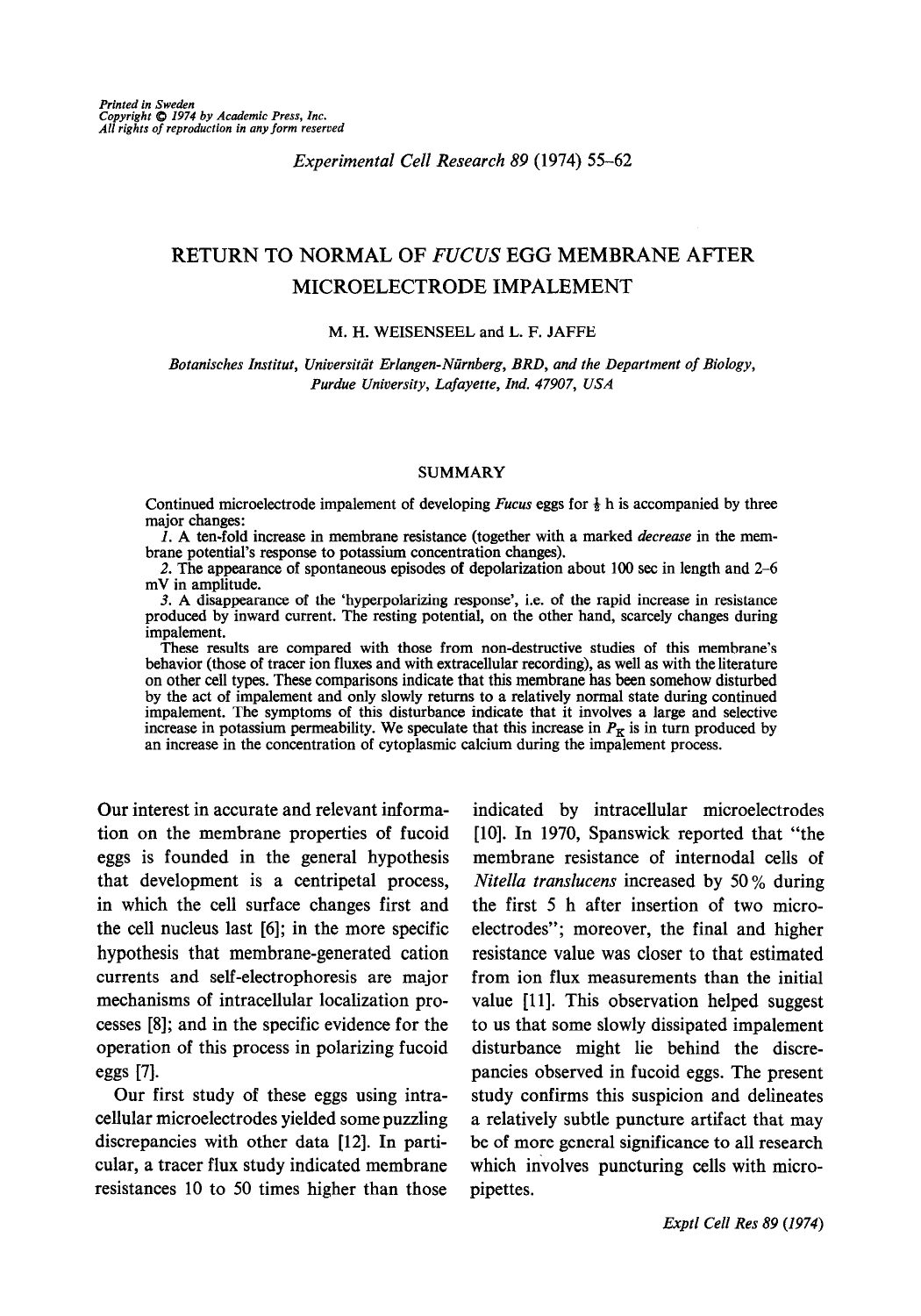

### MATERIALS AND METHODS

For the present investigation we used gametes of the dioecious seaweed Fucus serratus. The thalli of this brown alga were collected at Helgoland in the North Sea and stored semidry at  $2-5^{\circ}$ C for up to 3 weeks. The joint release of eggs and sperms was induced by osmotic shock [9]. Zero time for development was taken to be 1 h after shedding began. The zygotes were grown and studied at  $15 \pm 2^{\circ}$ C. Except during measurements they were under continuous white fluorescent light. The germination rate varied between 4 and 95 %. The average diameter of an egg is 78  $\mu$ m.

The techniques for immobilizing the eggs, fabrication of glass microelectrodes and impaling an egg with two micropipettes were essentially the same as described earlier (121. In sea water, the-micropipettes filled with  $3 \text{ M}$  KCl had tip resistances of  $10-20$ M $\Omega$  (those filled with 0.3 M KCl, 50-70 M $\Omega$ ). All pipettes used had tip potentials of less than  $-10$ mV in sea water. The recording equipment consisted of a preamplifier (Bioelectric Instr.), a storage oscilloscope (Tektronix) and a chart-recorder (Sargent). A Grass stimulator in series with a 10<sup>®</sup>  $\hat{\Omega}$  resistor served as a current source. Current was injected into an egg through a second micropipette pushed into the cell 1-3 min after the first one and oriented about 50-60" to the former. Several single d.c. pulses of increasing strength and 10-50 msec duration were applied at intervals commencing  $\frac{1}{2}$  min after the penetration. The sequence of the current directions was normally outward-inward-outward ... Measurements of the membrane resistance were carried out as long as the membrane potentials were fairly stable. After 20 min, an increasing fraction of the eggs' membranes became grossly and increasingly depolarized and conductive. We believe the latter had been torn and damaged by some unavoidable movements of the electrodes and the egg support system. In any case, we felt justified in considering them grossly damaged, and in restricting further measure-

Exptl Cell Res 89 (1974)

Fig. I. Abscissa: time after impalement (min); ordinate: specific membrane resistance (ohm $\cdot$ cm<sup>2</sup>).

continued impalement of one-day-old, germinated eggs of Fucus serratus. The eggs were punctured with the first micropipette at time 0; with the second one at l-3 min. All measurements were made with single depolarizing  $(•)$  or hyperpolarizing  $(A)$  current pulses of 10-50 msec duration which displaced  $E$  by less than 20 mV. Numbers next to symbols show the number of cases averaged. Time

ments to the residual, relatively stable cells. As can be seen in fig. 1, while the number of cells showing such stable behavior declined rapidly after 30 min, enough remained for as long as 1-2 h to provide evidence of a reproducible pattern of recovery from impalement.

The artificial sea water used throughout the experiments had the same composition-as in previous studies [12]. In media with high  $K^+$ , it was increased at the expense of Na<sup>+</sup>. In media with low  $K^+$ , it was replaced by Na<sup>+</sup>.

#### RESULTS

#### Resting potential of developing eggs

The average membrane potential, E, of 134 germinated, one-day-old F. serratus eggs, 1 min after penetration of the first (voltage measuring) pipette was  $-78$  mV. This value is equal to the figure of  $-78$  mV previously reported for one-day-old F. serratus eggs [2] and close to that of  $-72$  mV for the closely related Pelvetia fastigiata eggs [12]. Upon penetration of the second (current carrying) pipette, the membrane depolarized between 10 and 40 mV, and then, during the next 1-3 min, recovered to a value depolarized by an average of only about 2 mV below the first stable value. Later changes were very small. This observation suggests that a similar episode of gross and transient membrane depolarization occurs at the first impalement,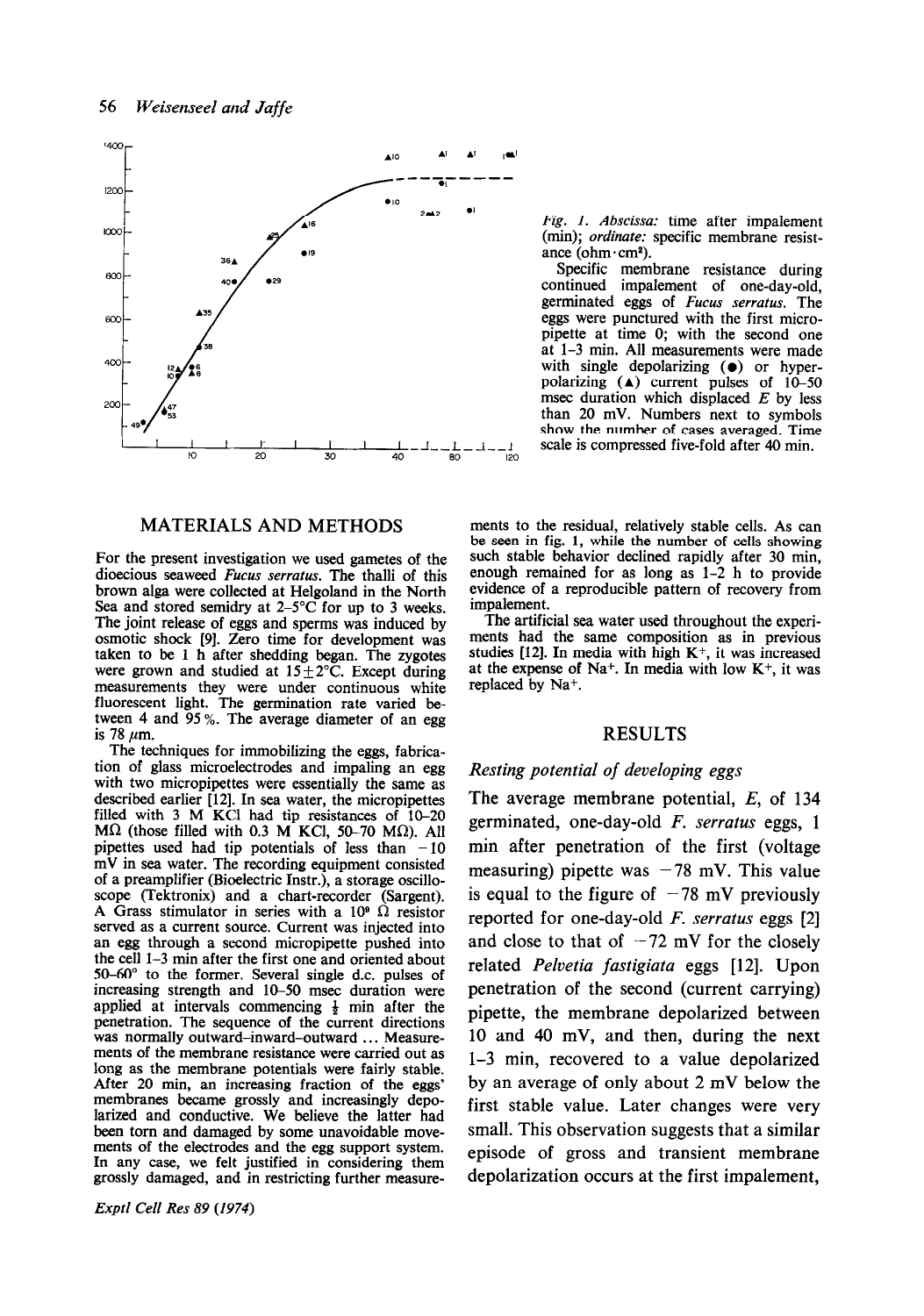



Fig. 2. Abscissa: time after impalement (min); *ordinate:* (top) change in membrane potential  $(mV)$  ( + indicates depolarization;  $-$ , hyperpolarization); (bottom) specific membrane resistance (ohm $\cdot$ cm<sup>2</sup>).

Changes in membrane potential (top) and of membrane resistance (bottom) of one-day-old F. serratus eggs with changes in the artificial sea water's  $K<sup>+</sup>$  concentration during continued impalement. Duration and time of application of the various media is indicated below the graphs. -, Typical course of the membrane resistance in sea water.

too. In the period from 20 to 120 min after impalement, the average value of  $E$  did not differ by more than 2 mV from the value measured 5 min after puncturing.

### Resistance of developing eggs

Measurements of the specific membrane resistance, R, of one-day-old, germinated F. serratus eggs a few minutes after impalement gave an average value of about 100 ohm $-cm^2$ , a result similar to that previously reported for P. fastigiata [12]. But when we tried to monitor the membrane resistance during continued impalement, we were surprised to find it rising greatly. Fig. 1 shows the results of an extended study of this phenomenon. During the first half hour of impalement, R rose at  $30-40$  ohm $\cdot$  cm<sup>2</sup>  $\cdot$  min<sup>-1</sup>, and after 40 min of impalement, it had risen about ten-fold to reach a steady value of about 1 200-1 400 ohm $\cdot$ cm<sup>2</sup>. A few measurements on zygotes at 6-10 h after fertilization revealed similar results. So did measurements on one-day-old eggs kept in sea water at pH 6 instead of the normal pH 8 for  $\frac{1}{2}$  h. And so did those made with micropipettes filled with 0.3 M KCl instead of the usual 3 M KCl.

## Responses of developing eggs to changes in  $K_0^+$

Fig. 2 shows the changes in  $E$  and  $R$  as impaled eggs are alternately immersed in media containing the natural value of 10 mM  $K^+$  and those with 1 mM  $K^+$  (fig. 2*a*), or 100 mM K<sup>+</sup> (fig. 2b). The potassium sensitivity of E falls during impalement. In the period from 10 to 30 min after first puncture, the hyperpolarization produced by  $1/10 K^+$ sea water falls from  $30 \pm 1$  mV to  $17 \pm 1$  mV; while the depolarization produced by  $10 \times K^+$ sea water falls from  $53 \pm 1$  mV to  $49 \pm 1$  mV. R is roughly doubled by 1 mM  $K^+$  sea water. Upon a return to a 10 mM  $K^+$  sea water it quickly returns to the value found in eggs kept in a 10 mM  $K<sup>+</sup>$  medium for the same length of time after impalement. On the other hand,  $R$  is reduced about ten-fold by 100 mM  $K<sup>+</sup>$  sea water; but upon a return to a 10 mM  $K<sup>+</sup>$  sea water it does not soon

Exptl Cell Res 89 (1974)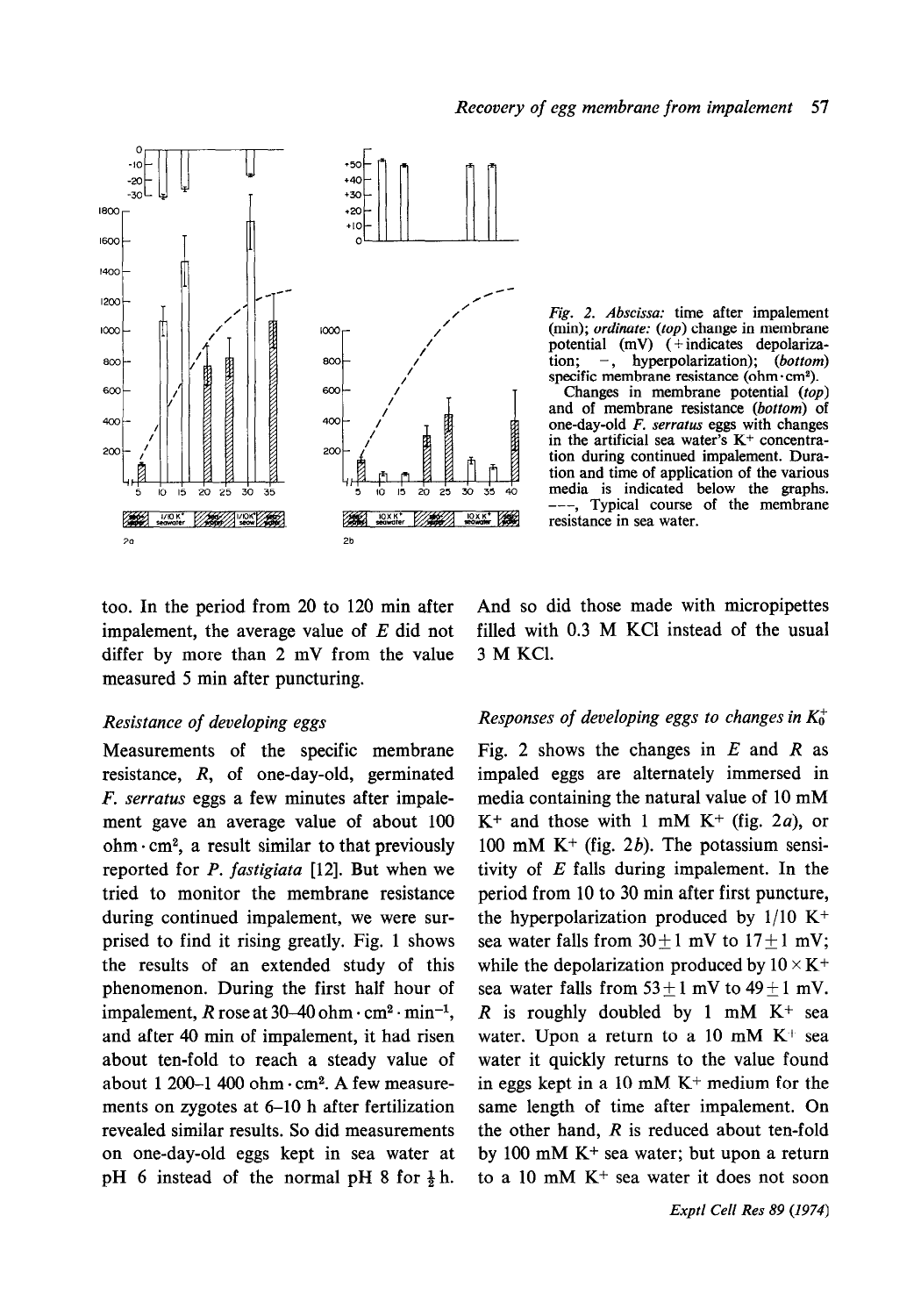

Fig. 3. (Left) Spontaneous episodes of membrane depolarization in one-day-old F. serratus eggs recorded with an intracellular micropipette. Downward deflections indicate depolarization. The resting potentials varied from  $-70$  to  $-75$  mV. (Right) Representative spontaneous current pulses through one-day-old P. fastigiata eggs recorded with an extracellular vibrating electrode. To facilitate the comparison of durations, both types of recordings have been drawn to the same time scale. To facilitate the comparison of shapes, the vertical scales of the two kinds of recordings has been set to give about the same heights. The vertical scale on the right indicates the difference in nV measured by an electrode vibrating with a 30  $\mu$ m amplitude, between two points in the sea water 35 and 65  $\mu$ m in front of the egg's rhizoid pole. The measured voltage difference is divided by 30  $\mu$ m times 24 ohm $\cdot$  cm<sup>2</sup> (the sea water's resistivity) to convert it into a measured current density value,  $\delta_M \cdot \delta$  at the rhizoid's tip is estimated to be eight times greater than  $\delta_M$  by an extrapolation procedure. Thus a 100 nV pulse amplitude indicates about 10  $\mu$ A/cm<sup>2</sup> entering the rhizoid's tip. Data taken from another investigation [7, 81.

recover the high value found in eggs kept in a 10 mM K+ medium.

# Spontaneous episodes of depolarization in developing eggs

In 11 cases we recorded the entire course of a developing egg's membrane potential during impalement. An examination of these records revealed 14 clear episodes of transient depolarization, most of which are shown in fig. 3. These episodes lasted 1 to 2 min, had

Exptl Cell Res 89 (1974)

peak amplitudes of 2 to 6 mV, and depolarized  $\frac{1}{2}$  faster than they recovered. Their times of occurrence after first puncture are shown in fig. 4.

> There is a clear and significant absence of such episodes until 20 min after first puncture. Between 20 and 60 min after puncture, 12 episodes were recorded in a total time of 5.2 h, thus  $2.3$  episodes/h; while between 5 and 20 min after puncture, zero episodes were recorded in 2.8 h. Yet at a rate of 2.3 episodes/h, a total of 6.3 episodes would have been expected to occur on the average in these 2.8 h. The theoretical chance of the observed complete absence of events being the result of an accidental fluctuation should be given by  $e^{-6.3}$ , or about 0.001.

# Responses of developing eggs to inward current

We have previously reported that developing Pelvetia eggs can show strikingly hyperpolarizing responses; i.e. they may increase their membrane resistance about five-fold some msec after an inward current hyperpolarizes them by 20 mV or more [12]. We soon found this same phenomenon in F. serratus eggs and illustrate it in the left





Spontaneous depolarization episodes in 11 separate one-day-old F. serratus eggs. (Impalement artifacts would have precluded observation of episodes before 5 min.)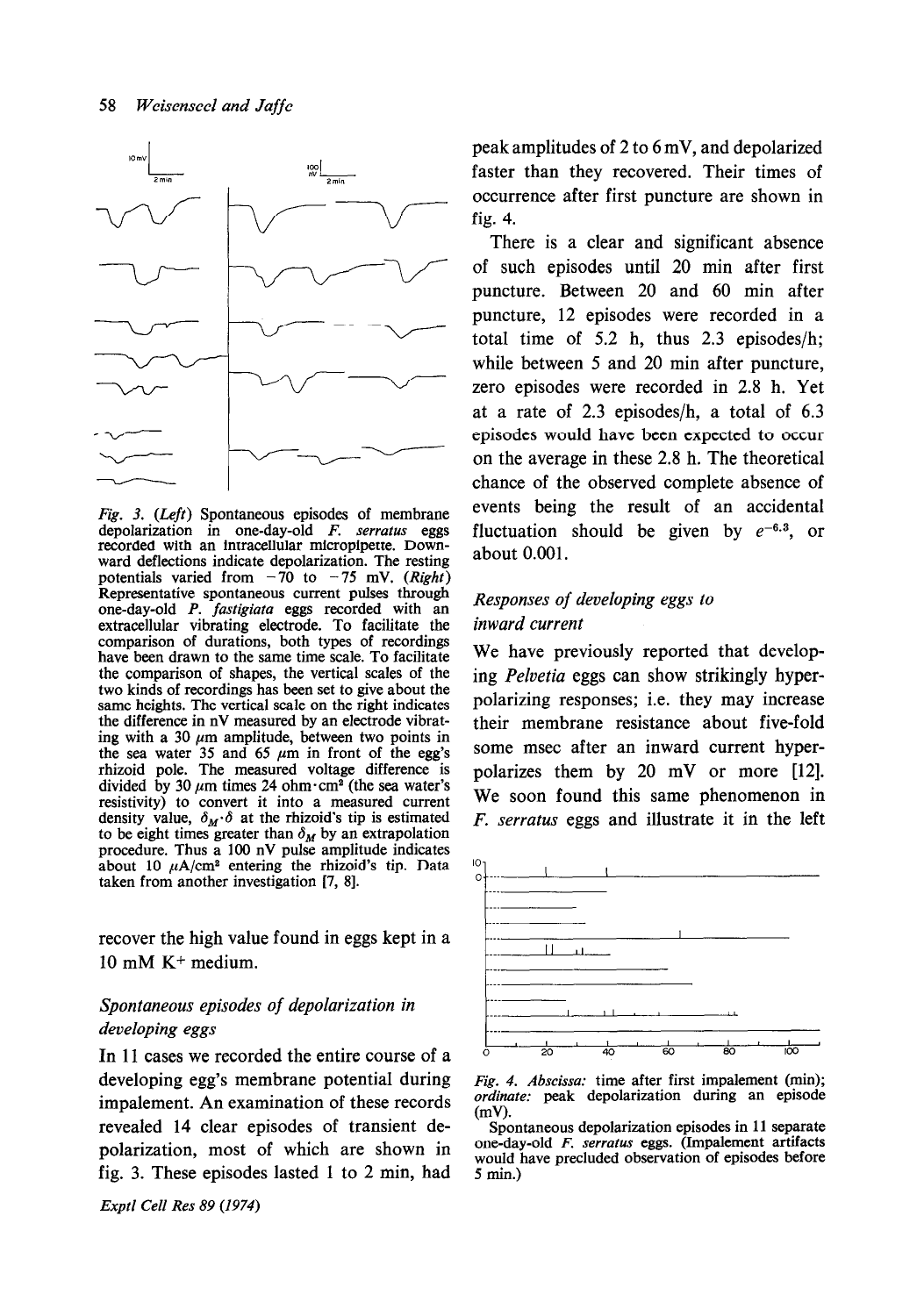

Fig. 5. Representative membrane potential responses of germinated Fucus eggs to inward current pulses. (a) (Left traces) cell in sea water,  $5-6$  min after puncturing; current (from top): 32 – 72 – 156 – 200 – 247 –  $296 - 343 \mu\text{A/m}^2$ ; (middle traces) same cell in l/10 K+-sea water which hyperpolarized the membrane by 21 mV; current:  $32 - 72 - 112 - 156 - 200$  $\mu$ A/cm<sup>2</sup>; (right traces) same cell back in sea water; current:  $32 - 72 - 80 - 92 - 112 \mu A/cm^2$ ; (b) response of a cell in sea water when  $R$  has increased to about  $2000$  ohm $-cm^2$ ; current:  $21-30-40-49-58-66-112$  $\mu$ A/cm<sup>2</sup>. A tracing of the response to a calibrating square pulse is given next to each figure.

trace of fig.  $5a$ . Then we found a significant new fact: The egg's membrane only yields a hyperpolarizing response in a state of relatively low resistance; either soon after impalement in a medium with the natural 10 mM  $K<sup>+</sup> concentration, or at any time after impale$ ment in 100 mM K+ sea water. It will not yield a hyperpolarizing response in a state of high resistance. Either after prolonged impalement in a 10 mM  $K<sup>+</sup>$  sea water (fig. 5b) or at any time in a 1 mM  $K<sup>+</sup>$  sea water (fig. 5a, middle trace), it behaves like a relatively fixed resistor. (More precisely it behaves this way up to a membrane potential of about  $-250$  mV. Above this, 'punch through' seems to occur.) The transition between the two states occurs at about 1 000  $ohm·cm<sup>2</sup>$ .

# Observations on unfertilized eggs

The average membrane potential of ten unfertilized eggs was  $-33$  mV during the first minute after first puncture (maximum  $-43$ mV). Upon penetration of the second (current-carrying) pipette, the membrane depolarized by about 20 mV, then recovered only very slowly. After about 30 min of double impalement, it had recovered, i.e.

repolarized, by an average of only 8 mV. The average specific membrane resistance of these eggs was  $1,200$  ohm $\cdot$  cm<sup>2</sup> soon after second puncture, then slowly declined to 900 ohm $\cdot$  cm<sup>2</sup> during 30 min of continued impalement. Unlike the membrane of developing eggs, that of the unfertilized egg seemed entirely passive; it showed no rectifying properties, no delayed responses to current flow, and no spontaneous episodes of depolarization.

### DISCUSSION

# Evidence that the membrane of the developing egg approaches a normal state during impalement

We observed several major changes in the electrical behavior of developing F. serratus eggs during a half hour of impalement. Our analysis indicates that the egg's membrane is returning to a normal state during impalement, rather than degenerating. Three main considerations support this contention.

First, the specific membrane resistance of the day-old eggs of the closely related species, Pelvetia fastigiata, has been estimated to be about  $3000$  ohm $\cdot$  cm<sup>2</sup> from tracer flux measurements [10]. This value is far closer to the 1 400 ohm  $\cdot$  cm<sup>2</sup> approached by *F. serratus* eggs during prolonged impalement than the 100 to 200 ohm  $\cdot$  cm<sup>2</sup> seen soon after puncture. The tracer flux method is obviously nondestructive and thus experimentally reliable. It is also true that there are a number of theoretical uncertainties in converting a tracer flux value to a resistance value, but to our knowledge the only one which could over-estimate the resistance is the singlefile effect; and there is no evidence that such effects can provide more than two-fold errors [4]. So comparison with the resistance values yielded by the non-destructive tracer flux method is one strong evidence that the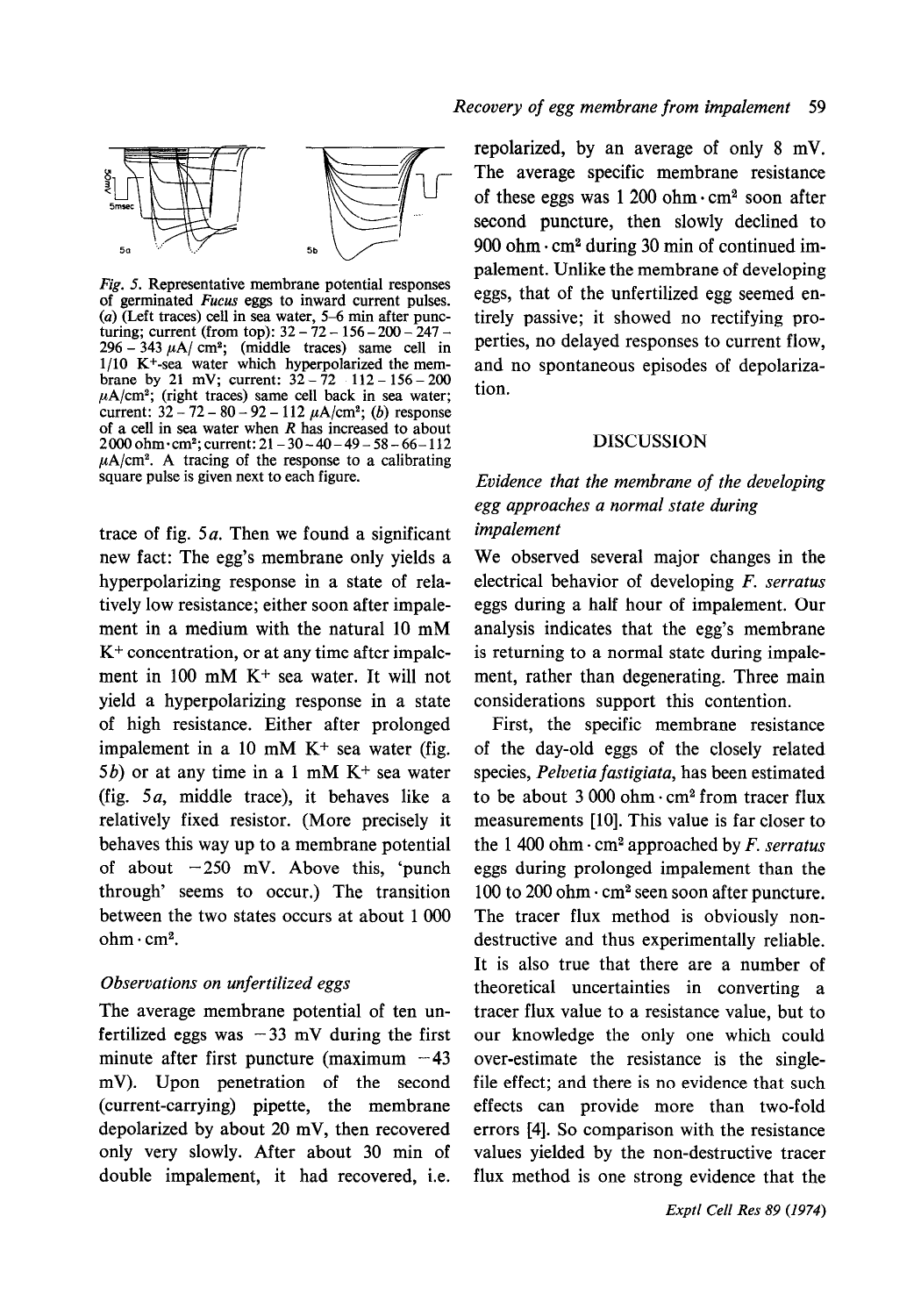developing egg's membrane approaches a normal state during prolonged impalement.

Second, non-destructive extracellular recording (with a vibrating electrode) shows that one-day-old  $P$ . fastigiata eggs drive spontaneous pulses of current through themselves. The current in each transcellular pulse moves in a loop which enters an egg at its growing point, crosses its cytoplasm, leaves at some non-growing point and returns through the medium  $[7, 8]$ . As fig. 3 (right) shows, these externally recorded pulses have a similar duration and shape to the internally recorded depolarization episodes. They occur at a similar frequency of a few per hour. Moreover, a third of the externally recorded pulses occur in 'twins', i.e. pairs of nearly equal size which follow each other within 10 min or less, while 6 to 8 of the 14 recorded episodes likewise occur in such twins. Furthermore, a crude calculation indicates that the peak amplitudes of the depolarization episodes are of about the size that should accompany the observed transcellular current pulses [8]: The latter indicated peak intracellular current densities,  $\delta$  of the order of 1 to 10  $\mu$ A/cm<sup>2</sup>. The membrane depolarization produced by the flow of such a current out of the (presumably passive) thallus pole of an egg is given by  $\delta \times R$ , thus about 10<sup>-6</sup> to  $10^{-5}$  A/cm<sup>2</sup> × 10<sup>3</sup> ohm · cm<sup>2</sup> which is 1 to 10 mV.

Altogether, then, there is little doubt that the episodes of depolarization recorded with an electrode inside F. serratus eggs indicate the same kind of transcellular current pulses recorded outside of *P. fastigiata* eggs by a non-destructive method. The depolarization episodes were absent until 20 min of impalement had passed, then appeared at the frequency of transcellular current pulses. So this is further substantial evidence that the membrane's behavior is first seriously disturbed by impalement and then returns to a relatively normal state.

Exptl Cell Res 89 (1974)

Third, the disappearance of the hyperpolarizing response during impalement in normal sea water also suggests a return to a relatively normal state. For with the exception of the highly aberrant membrane of the Hypopomus electrocyte, we know of no other cell membrane which shows a rapid hyperpolarizing response except in media with elevated potassium concentrations. (This point is documented in table 6 of reference  $[12]$ .)

# Nature of the disturbance produced by micropipette insertion

We find about a 40 mV/decade response of the recently impaled, one day old F. serratus egg to a change in  $K_0^+$ . (About the same response has been reported for 12-14 h old F. serratus eggs [2] and for one-day-old Pelvetia eggs [12].) It is therefore clear that most of the conductance measured soon after impalement is due to potassium ions. Moreover, the potassium sensitivity of the freshly impaled egg's membrane is actually greater than that of the long-impaled one. Hence the ten-fold increase in conductance produced by puncture must be mediated by a comparable and relatively selective increase in potassium conductance.

How can puncture produce a selective and only slowly reversed increase in potassium conductance? We suggest that it may do this by letting calcium ions leak in during the roughly l-3 min long periods of membrane depolarization observed to follow puncture. The resulting increase in the intracellular calcium level would then be slowly reversed by the outward calcium pump [!2]. The main basis for this hypothesis is the growing evidence that small increases in intracellular Ca2+ can greatly increase potassium conductance in a variety of cells [l, 31. A slight extension of this hypothesis would attribute the reduction in membrane resistance which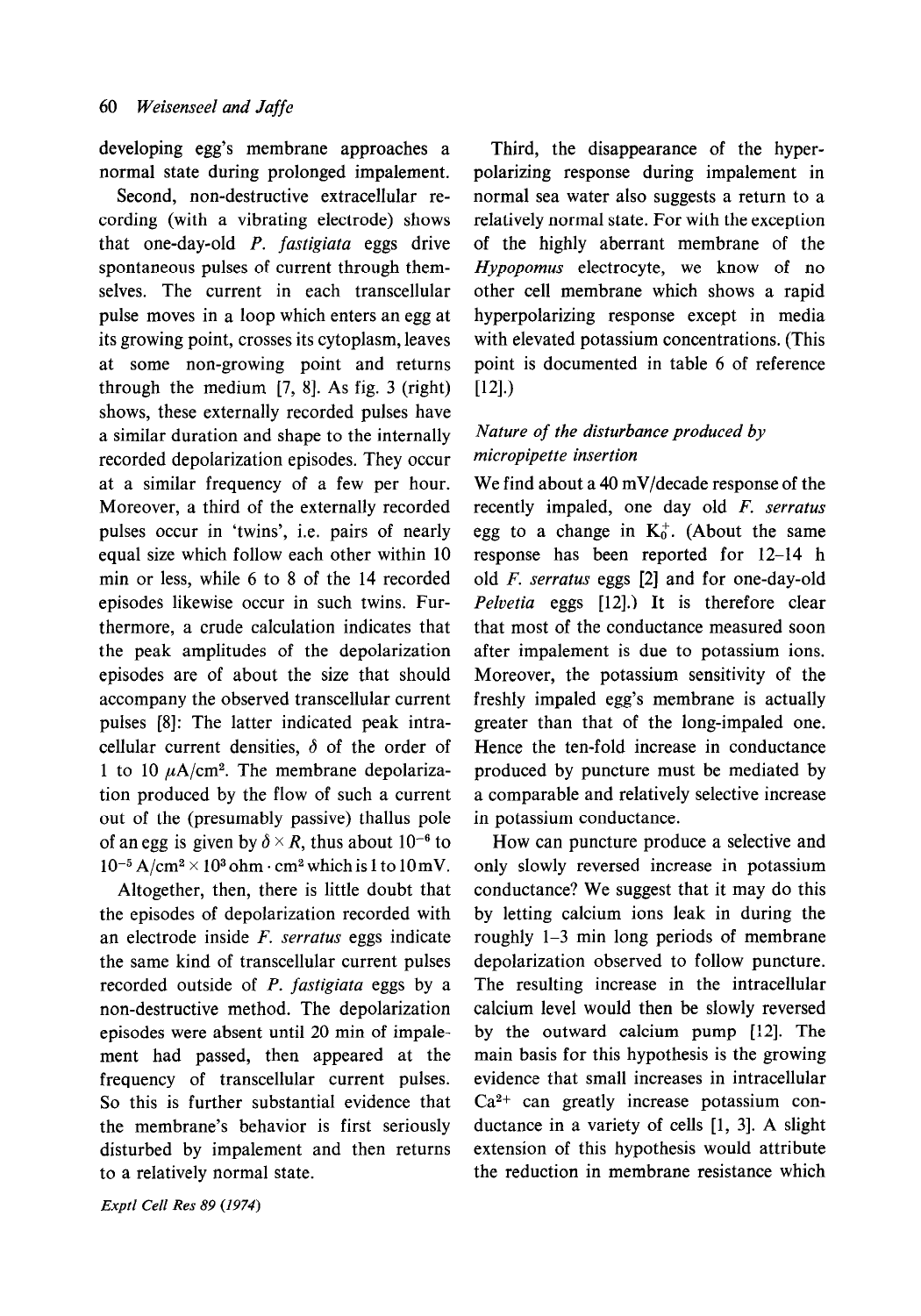persists after a return to sea water from  $10 \times$  $K^+$  sea water (fig. 2b) to a persistance of a high internal calcium level which was produced while the cell was in the high  $K^+$ sea water.

The above discussion concerns the developing egg. The disturbance produced by puncture of the unfertilized egg has quite a different character. Unlike the developing egg, its membrane undergoes a largely irreversible depolarization upon second puncture. Whatever the mechanism of this may be it obviously suggests that the true, undisturbed value of the unfertilized egg's average membrane potential is larger (i.e. more negative) than the value of  $-33$  mV recorded after first puncture.

# Implications

Our new results indicate that the true membrane potential of the unfertilized F. serratus egg is somewhat more negative than  $-33$  mV. This is considerably larger than the  $-19$  mV value previously reported for F. serratus [2] or of  $-22$  mV and  $-16$  mV for *F. furcatus* and *P. fastigiata* respectively [12]. We believe the larger value to be closer to the true one. This upward revision of the best estimate for the unfertilized fucoid egg's membrane potential is similar to the conclusion of Ito & Yoshioka for the unfertilized sea urchin egg [5]. They reported that in some 'anomalous cases', unfertilized Hemicentrotus and Temnopleurus eggs exhibited membrane potentials up to about  $-40$  mV, a value much higher than those generally reported for unfertilized echinoderm eggs, but closer in their opinion to the true value.

The irreversible depolarization produced by second puncture also suggests that the  $1-2 \cdot 10^3$  ohm  $\cdot$  cm<sup>2</sup> value for the resistance of the unfertilized F. serratus egg which is reported here, (as well as the very similar values previously reported for P. fastigiata [12]), are all serious underestimates. Confirmation of this is provided by the relatively reliable tracer flux method: It gives a value of about  $10^4$  ohm $\cdot$  cm<sup>2</sup> for the specific resistance of the unfertilized P. fastigiata egg membrane [10].

Despite the lasting disturbance produced by puncture, the membrane potential values previously reported for developing fucoid eggs seem reliable. However, the conductances and evidences of excitability obtained with intracellular micropipettes are seriously in error. Estimates of membrane resistance from ion flux measurements [10] and indicators of excitability from extracellular electrodes [7, 81 are clearly more reliable. Despite all this, our views of the slow electrical changes which accompany activation of the fucoid egg do not seem to require any qualitative revision. Activation involves large increases in resting potential, conductance and excitability produced in good part by an opening of potassium channels.

Anderson et al. have recently reported a remarkably similar course of impalement recovery in pea root cells [13]. As in Fucus eggs, the membrane potential recovers within 1 min after impalement, while the membrane conductance takes about 30 min to fall back to an apparently stable value of  $1-2 \cdot 10^3$  ohm. cm2. However, it should be noted that the membrane potential in this terrestrial plant is in good part electrogenic rather than diffusional (as in  $Fucus$ ) so the exact explanation of the pea root results must necessarily differ. In fact, the authors suggest that the rapid recovery of the membrane potential in pea roots is effected by some rapid compensatory increase in the electrogenic current; rather than our suggestion for Fucus eggs of an injury that can hardly change the membrane potential since it only opens more potassium channels in a membrane whose